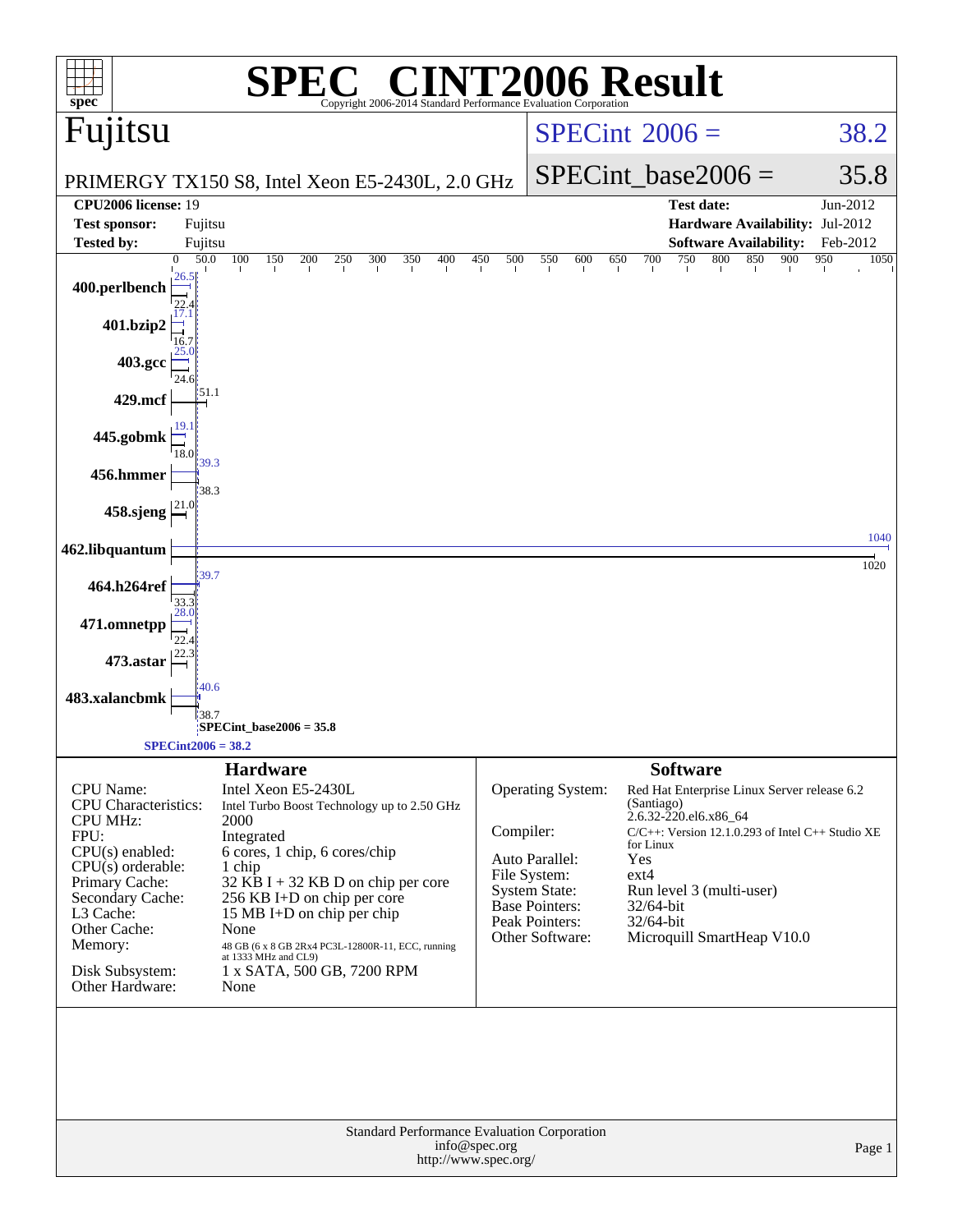

# **[SPEC CINT2006 Result](http://www.spec.org/auto/cpu2006/Docs/result-fields.html#SPECCINT2006Result)**

# Fujitsu

### $SPECint2006 = 38.2$  $SPECint2006 = 38.2$

PRIMERGY TX150 S8, Intel Xeon E5-2430L, 2.0 GHz

SPECint base2006 =  $35.8$ 

**[CPU2006 license:](http://www.spec.org/auto/cpu2006/Docs/result-fields.html#CPU2006license)** 19 **[Test date:](http://www.spec.org/auto/cpu2006/Docs/result-fields.html#Testdate)** Jun-2012

**[Test sponsor:](http://www.spec.org/auto/cpu2006/Docs/result-fields.html#Testsponsor)** Fujitsu **[Hardware Availability:](http://www.spec.org/auto/cpu2006/Docs/result-fields.html#HardwareAvailability)** Jul-2012 **[Tested by:](http://www.spec.org/auto/cpu2006/Docs/result-fields.html#Testedby)** Fujitsu **[Software Availability:](http://www.spec.org/auto/cpu2006/Docs/result-fields.html#SoftwareAvailability)** Feb-2012

#### **[Results Table](http://www.spec.org/auto/cpu2006/Docs/result-fields.html#ResultsTable)**

|                                                                                                          |                |              | <b>Base</b>    |       |                |              | <b>Peak</b>    |              |                |              |                |              |
|----------------------------------------------------------------------------------------------------------|----------------|--------------|----------------|-------|----------------|--------------|----------------|--------------|----------------|--------------|----------------|--------------|
| <b>Benchmark</b>                                                                                         | <b>Seconds</b> | <b>Ratio</b> | <b>Seconds</b> | Ratio | <b>Seconds</b> | <b>Ratio</b> | <b>Seconds</b> | <b>Ratio</b> | <b>Seconds</b> | <b>Ratio</b> | <b>Seconds</b> | <b>Ratio</b> |
| $ 400$ .perlbench                                                                                        | 436            | 22.4         | 436            | 22.4  | 436            | 22.4         | 368            | 26.5         | 368            | 26.5         | 368            | 26.5         |
| 401.bzip2                                                                                                | 578            | 16.7         | 580            | 16.6  | 578            | 16.7         | 567            | 17.0         | 565            | 17.1         | 566            | <b>17.1</b>  |
| $403.\mathrm{gcc}$                                                                                       | 326            | 24.7         | 328            | 24.6  | 328            | 24.6         | 322            | 25.0         | 322            | 25.0         | 322            | 25.0         |
| $429$ mcf                                                                                                | 178            | 51.2         | 179            | 51.0  | 178            | 51.1         | 178            | 51.2         | 179            | 51.0         | 178            | 51.1         |
| $445$ .gobmk                                                                                             | 581            | 18.1         | 581            | 18.0  | 581            | 18.0         | 548            | 19.1         | 548            | 19.1         | 548            | 19.1         |
| 456.hmmer                                                                                                | 244            | 38.3         | 244            | 38.3  | 244            | 38.3         | 238            | 39.1         | 237            | 39.3         | 237            | <u>39.3</u>  |
| $458$ .sjeng                                                                                             | 577            | 21.0         | 578            | 20.9  | 577            | 21.0         | 577            | 21.0         | 578            | 20.9         | 577            | 21.0         |
| 462.libquantum                                                                                           | 20.3           | 1020         | 20.3           | 1020  | 20.3           | 1020         | <u>19.9</u>    | 1040         | 19.9           | 1040         | 19.9           | 1040         |
| 464.h264ref                                                                                              | 665            | 33.3         | 664            | 33.3  | 663            | 33.4         | 556            | 39.8         | 557            | 39.7         | 557            | <u>39.7</u>  |
| $ 471$ .omnetpp                                                                                          | 283            | 22.1         | 278            | 22.4  | 278            | 22.5         | 223            | 28.0         | 223            | 28.0         | 222            | 28.1         |
| $473$ . astar                                                                                            | 315            | 22.3         | 315            | 22.3  | 316            | 22.2         | 315            | 22.3         | 315            | 22.3         | 316            | 22.2         |
| 483.xalancbmk                                                                                            | 180            | 38.3         | 178            | 38.9  | 178            | 38.7         | 170            | 40.6         | 170            | 40.6         | 170            | 40.6         |
| Results appear in the order in which they were run. Bold underlined text indicates a median measurement. |                |              |                |       |                |              |                |              |                |              |                |              |

#### **[Operating System Notes](http://www.spec.org/auto/cpu2006/Docs/result-fields.html#OperatingSystemNotes)**

 Stack size set to unlimited using "ulimit -s unlimited" Transparent Huge Pages enabled with: echo always > /sys/kernel/mm/redhat\_transparent\_hugepage/enabled

### **[Platform Notes](http://www.spec.org/auto/cpu2006/Docs/result-fields.html#PlatformNotes)**

 BIOS configuration: Intel HT Technology = Disable Frequency Floor Override = Enable

### **[General Notes](http://www.spec.org/auto/cpu2006/Docs/result-fields.html#GeneralNotes)**

Environment variables set by runspec before the start of the run:  $KMP_A$ FFINITY = "granularity=fine, scatter" LD\_LIBRARY\_PATH = "/SPECcpu2006/libs/32:/SPECcpu2006/libs/64" OMP\_NUM\_THREADS = "6"

 Binaries compiled on a system with 1x E3-1270v2 CPU + 32 GB memory using RHEL6.2 For information about Fujitsu please visit: <http://www.fujitsu.com>

# **[Base Compiler Invocation](http://www.spec.org/auto/cpu2006/Docs/result-fields.html#BaseCompilerInvocation)**

[C benchmarks](http://www.spec.org/auto/cpu2006/Docs/result-fields.html#Cbenchmarks): [icc -m64](http://www.spec.org/cpu2006/results/res2012q3/cpu2006-20120810-24121.flags.html#user_CCbase_intel_icc_64bit_f346026e86af2a669e726fe758c88044)

Continued on next page

Standard Performance Evaluation Corporation [info@spec.org](mailto:info@spec.org) <http://www.spec.org/>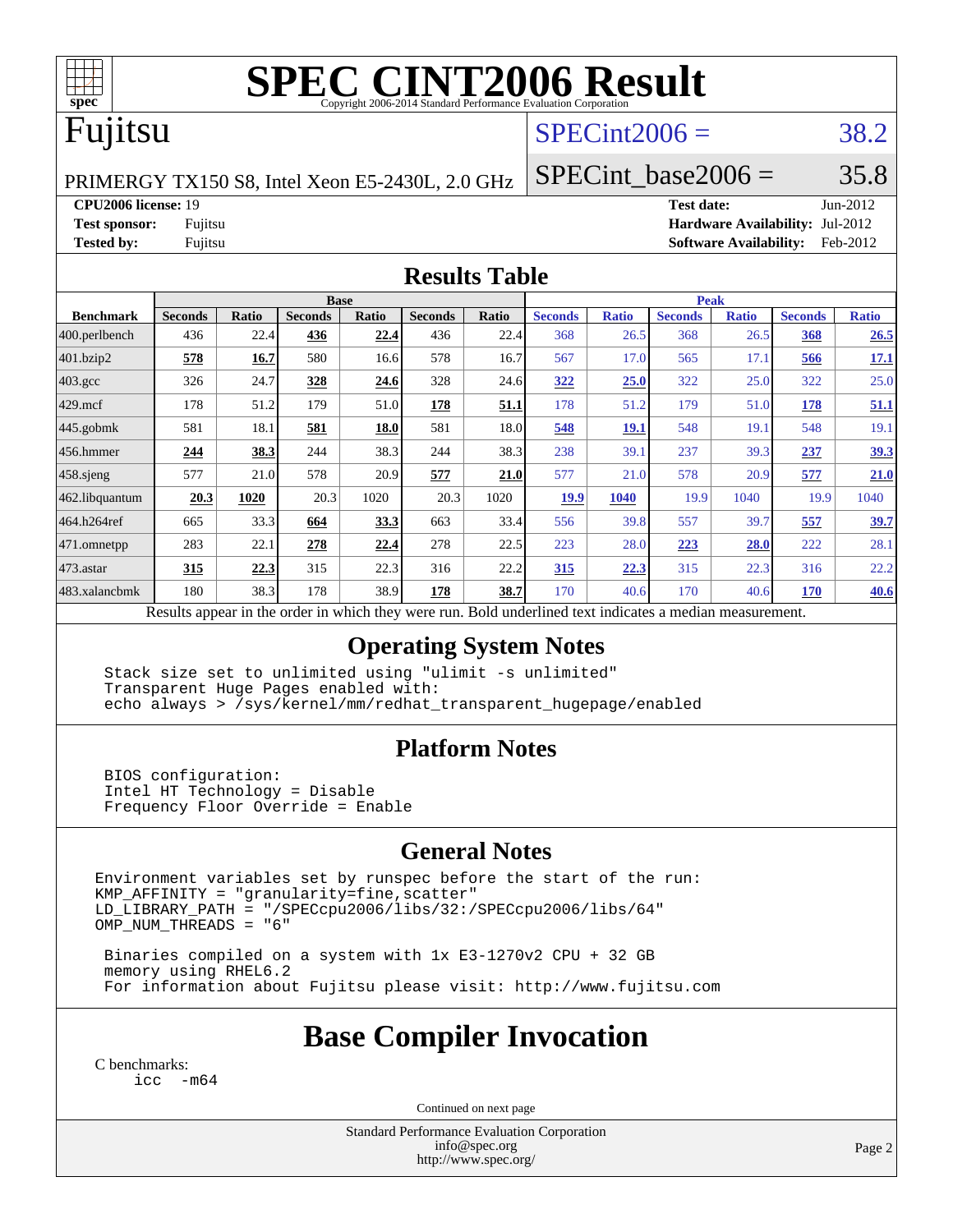| <b>SPEC CINT2006 Result</b><br>spec <sup>®</sup><br>Copyright 2006-2014 Standard Performance Evaluation Corporation                                                                                                                                                                                                                                                                                                                                                                                                                                                                                                                                                                                           |                                                                                                               |
|---------------------------------------------------------------------------------------------------------------------------------------------------------------------------------------------------------------------------------------------------------------------------------------------------------------------------------------------------------------------------------------------------------------------------------------------------------------------------------------------------------------------------------------------------------------------------------------------------------------------------------------------------------------------------------------------------------------|---------------------------------------------------------------------------------------------------------------|
| Fujitsu                                                                                                                                                                                                                                                                                                                                                                                                                                                                                                                                                                                                                                                                                                       | $SPECint2006 =$<br>38.2                                                                                       |
| PRIMERGY TX150 S8, Intel Xeon E5-2430L, 2.0 GHz                                                                                                                                                                                                                                                                                                                                                                                                                                                                                                                                                                                                                                                               | 35.8<br>$SPECint base2006 =$                                                                                  |
| CPU2006 license: 19<br><b>Test sponsor:</b><br>Fujitsu<br><b>Tested by:</b><br>Fujitsu                                                                                                                                                                                                                                                                                                                                                                                                                                                                                                                                                                                                                        | <b>Test date:</b><br>Jun-2012<br>Hardware Availability: Jul-2012<br><b>Software Availability:</b><br>Feb-2012 |
| <b>Base Compiler Invocation (Continued)</b>                                                                                                                                                                                                                                                                                                                                                                                                                                                                                                                                                                                                                                                                   |                                                                                                               |
| $C_{++}$ benchmarks:<br>icpc -m64                                                                                                                                                                                                                                                                                                                                                                                                                                                                                                                                                                                                                                                                             |                                                                                                               |
| <b>Base Portability Flags</b>                                                                                                                                                                                                                                                                                                                                                                                                                                                                                                                                                                                                                                                                                 |                                                                                                               |
| 400.perlbench: -DSPEC_CPU_LP64 -DSPEC_CPU_LINUX_X64<br>401.bzip2: -DSPEC_CPU_LP64<br>403.gcc: -DSPEC_CPU_LP64<br>429.mcf: -DSPEC_CPU_LP64<br>445.gobmk: -DSPEC_CPU_LP64<br>456.hmmer: -DSPEC_CPU_LP64<br>458.sjeng: - DSPEC_CPU_LP64<br>462.libquantum: - DSPEC_CPU_LP64 - DSPEC_CPU_LINUX<br>464.h264ref: -DSPEC_CPU_LP64<br>471.omnetpp: - DSPEC_CPU_LP64<br>473.astar: -DSPEC_CPU_LP64<br>483.xalancbmk: -DSPEC_CPU_LP64 -DSPEC_CPU_LINUX<br><b>Base Optimization Flags</b><br>C benchmarks:<br>-xSSE4.2 -ipo -03 -no-prec-div -parallel -opt-prefetch -auto-p32<br>$C_{++}$ benchmarks:<br>-xSSE4.2 -ipo -03 -no-prec-div -opt-prefetch -auto-p32<br>-Wl,-z, muldefs -L/opt/SmartHeap/lib64 -lsmartheap64 |                                                                                                               |
| <b>Base Other Flags</b>                                                                                                                                                                                                                                                                                                                                                                                                                                                                                                                                                                                                                                                                                       |                                                                                                               |
| C benchmarks:<br>403.gcc: -Dalloca=_alloca                                                                                                                                                                                                                                                                                                                                                                                                                                                                                                                                                                                                                                                                    |                                                                                                               |
| <b>Peak Compiler Invocation</b><br>C benchmarks (except as noted below):<br>$-m64$<br>icc<br>400.perlbench: icc -m32<br>445.gobmk: icc -m32                                                                                                                                                                                                                                                                                                                                                                                                                                                                                                                                                                   |                                                                                                               |
|                                                                                                                                                                                                                                                                                                                                                                                                                                                                                                                                                                                                                                                                                                               |                                                                                                               |
| Continued on next page<br><b>Standard Performance Evaluation Corporation</b><br>info@spec.org<br>http://www.spec.org/                                                                                                                                                                                                                                                                                                                                                                                                                                                                                                                                                                                         | Page 3                                                                                                        |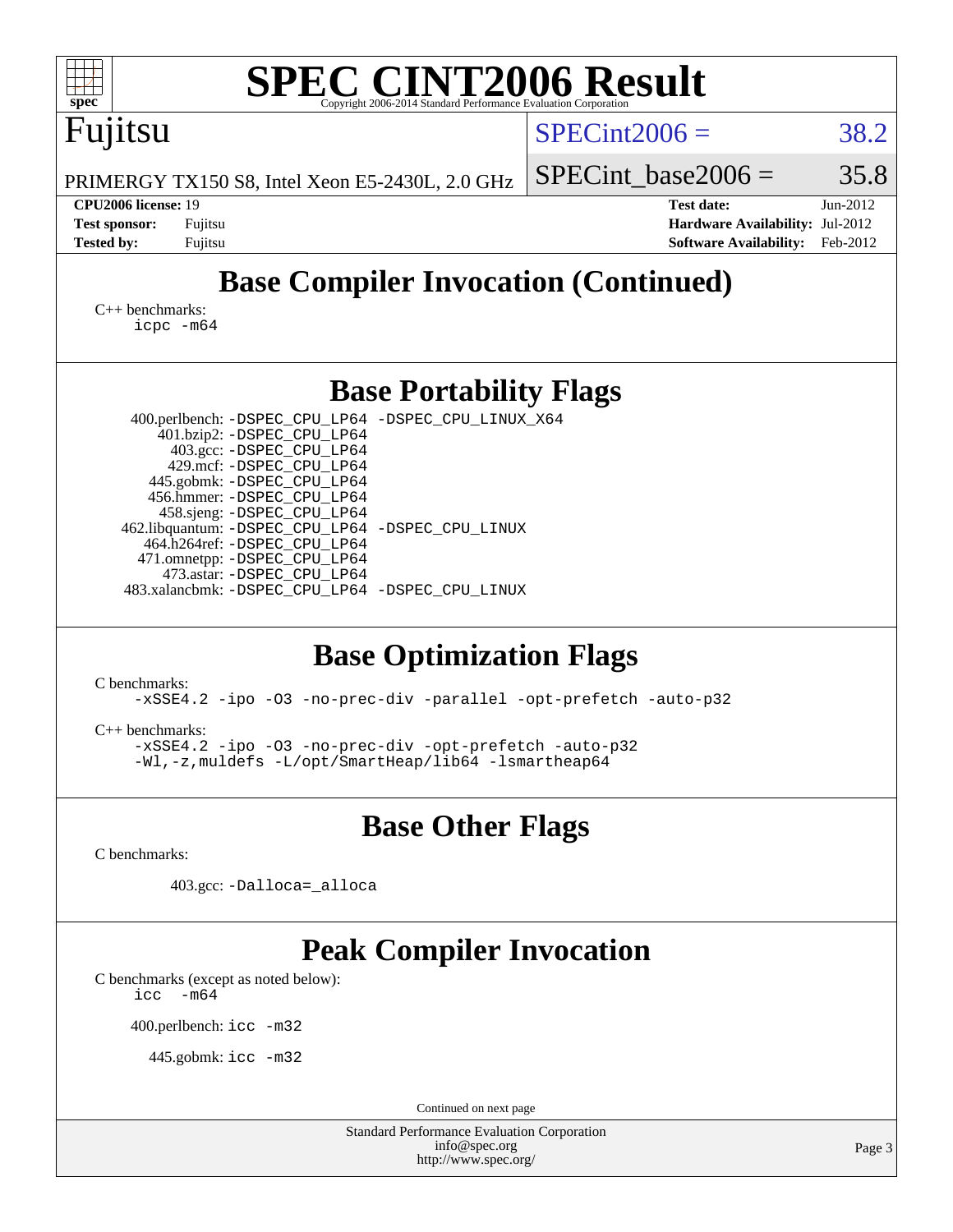

# **[SPEC CINT2006 Result](http://www.spec.org/auto/cpu2006/Docs/result-fields.html#SPECCINT2006Result)**

Fujitsu

 $SPECint2006 = 38.2$  $SPECint2006 = 38.2$ 

SPECint base2006 =  $35.8$ 

PRIMERGY TX150 S8, Intel Xeon E5-2430L, 2.0 GHz

**[Tested by:](http://www.spec.org/auto/cpu2006/Docs/result-fields.html#Testedby)** Fujitsu **[Software Availability:](http://www.spec.org/auto/cpu2006/Docs/result-fields.html#SoftwareAvailability)** Feb-2012

**[CPU2006 license:](http://www.spec.org/auto/cpu2006/Docs/result-fields.html#CPU2006license)** 19 **[Test date:](http://www.spec.org/auto/cpu2006/Docs/result-fields.html#Testdate)** Jun-2012 **[Test sponsor:](http://www.spec.org/auto/cpu2006/Docs/result-fields.html#Testsponsor)** Fujitsu **[Hardware Availability:](http://www.spec.org/auto/cpu2006/Docs/result-fields.html#HardwareAvailability)** Jul-2012

# **[Peak Compiler Invocation \(Continued\)](http://www.spec.org/auto/cpu2006/Docs/result-fields.html#PeakCompilerInvocation)**

464.h264ref: [icc -m32](http://www.spec.org/cpu2006/results/res2012q3/cpu2006-20120810-24121.flags.html#user_peakCCLD464_h264ref_intel_icc_a6a621f8d50482236b970c6ac5f55f93)

[C++ benchmarks \(except as noted below\):](http://www.spec.org/auto/cpu2006/Docs/result-fields.html#CXXbenchmarksexceptasnotedbelow) [icpc -m32](http://www.spec.org/cpu2006/results/res2012q3/cpu2006-20120810-24121.flags.html#user_CXXpeak_intel_icpc_4e5a5ef1a53fd332b3c49e69c3330699)

473.astar: [icpc -m64](http://www.spec.org/cpu2006/results/res2012q3/cpu2006-20120810-24121.flags.html#user_peakCXXLD473_astar_intel_icpc_64bit_fc66a5337ce925472a5c54ad6a0de310)

**[Peak Portability Flags](http://www.spec.org/auto/cpu2006/Docs/result-fields.html#PeakPortabilityFlags)**

 400.perlbench: [-DSPEC\\_CPU\\_LINUX\\_IA32](http://www.spec.org/cpu2006/results/res2012q3/cpu2006-20120810-24121.flags.html#b400.perlbench_peakCPORTABILITY_DSPEC_CPU_LINUX_IA32) 401.bzip2: [-DSPEC\\_CPU\\_LP64](http://www.spec.org/cpu2006/results/res2012q3/cpu2006-20120810-24121.flags.html#suite_peakPORTABILITY401_bzip2_DSPEC_CPU_LP64) 403.gcc: [-DSPEC\\_CPU\\_LP64](http://www.spec.org/cpu2006/results/res2012q3/cpu2006-20120810-24121.flags.html#suite_peakPORTABILITY403_gcc_DSPEC_CPU_LP64) 429.mcf: [-DSPEC\\_CPU\\_LP64](http://www.spec.org/cpu2006/results/res2012q3/cpu2006-20120810-24121.flags.html#suite_peakPORTABILITY429_mcf_DSPEC_CPU_LP64) 456.hmmer: [-DSPEC\\_CPU\\_LP64](http://www.spec.org/cpu2006/results/res2012q3/cpu2006-20120810-24121.flags.html#suite_peakPORTABILITY456_hmmer_DSPEC_CPU_LP64) 458.sjeng: [-DSPEC\\_CPU\\_LP64](http://www.spec.org/cpu2006/results/res2012q3/cpu2006-20120810-24121.flags.html#suite_peakPORTABILITY458_sjeng_DSPEC_CPU_LP64) 462.libquantum: [-DSPEC\\_CPU\\_LP64](http://www.spec.org/cpu2006/results/res2012q3/cpu2006-20120810-24121.flags.html#suite_peakPORTABILITY462_libquantum_DSPEC_CPU_LP64) [-DSPEC\\_CPU\\_LINUX](http://www.spec.org/cpu2006/results/res2012q3/cpu2006-20120810-24121.flags.html#b462.libquantum_peakCPORTABILITY_DSPEC_CPU_LINUX) 473.astar: [-DSPEC\\_CPU\\_LP64](http://www.spec.org/cpu2006/results/res2012q3/cpu2006-20120810-24121.flags.html#suite_peakPORTABILITY473_astar_DSPEC_CPU_LP64) 483.xalancbmk: [-DSPEC\\_CPU\\_LINUX](http://www.spec.org/cpu2006/results/res2012q3/cpu2006-20120810-24121.flags.html#b483.xalancbmk_peakCXXPORTABILITY_DSPEC_CPU_LINUX)

# **[Peak Optimization Flags](http://www.spec.org/auto/cpu2006/Docs/result-fields.html#PeakOptimizationFlags)**

[C benchmarks](http://www.spec.org/auto/cpu2006/Docs/result-fields.html#Cbenchmarks):

 $400.$ perlbench:  $-xSSE4$ .  $2(pass 2)$  -prof-qen(pass 1) [-ipo](http://www.spec.org/cpu2006/results/res2012q3/cpu2006-20120810-24121.flags.html#user_peakPASS2_CFLAGSPASS2_LDCFLAGS400_perlbench_f-ipo)(pass 2) [-O3](http://www.spec.org/cpu2006/results/res2012q3/cpu2006-20120810-24121.flags.html#user_peakPASS2_CFLAGSPASS2_LDCFLAGS400_perlbench_f-O3)(pass 2) [-no-prec-div](http://www.spec.org/cpu2006/results/res2012q3/cpu2006-20120810-24121.flags.html#user_peakPASS2_CFLAGSPASS2_LDCFLAGS400_perlbench_f-no-prec-div)(pass 2) [-prof-use](http://www.spec.org/cpu2006/results/res2012q3/cpu2006-20120810-24121.flags.html#user_peakPASS2_CFLAGSPASS2_LDCFLAGS400_perlbench_prof_use_bccf7792157ff70d64e32fe3e1250b55)(pass 2) [-opt-prefetch](http://www.spec.org/cpu2006/results/res2012q3/cpu2006-20120810-24121.flags.html#user_peakCOPTIMIZE400_perlbench_f-opt-prefetch) [-ansi-alias](http://www.spec.org/cpu2006/results/res2012q3/cpu2006-20120810-24121.flags.html#user_peakCOPTIMIZE400_perlbench_f-ansi-alias) 401.bzip2: [-xSSE4.2](http://www.spec.org/cpu2006/results/res2012q3/cpu2006-20120810-24121.flags.html#user_peakPASS2_CFLAGSPASS2_LDCFLAGS401_bzip2_f-xSSE42_f91528193cf0b216347adb8b939d4107)(pass 2) [-prof-gen](http://www.spec.org/cpu2006/results/res2012q3/cpu2006-20120810-24121.flags.html#user_peakPASS1_CFLAGSPASS1_LDCFLAGS401_bzip2_prof_gen_e43856698f6ca7b7e442dfd80e94a8fc)(pass 1) [-ipo](http://www.spec.org/cpu2006/results/res2012q3/cpu2006-20120810-24121.flags.html#user_peakPASS2_CFLAGSPASS2_LDCFLAGS401_bzip2_f-ipo)(pass 2) [-O3](http://www.spec.org/cpu2006/results/res2012q3/cpu2006-20120810-24121.flags.html#user_peakPASS2_CFLAGSPASS2_LDCFLAGS401_bzip2_f-O3)(pass 2) [-no-prec-div](http://www.spec.org/cpu2006/results/res2012q3/cpu2006-20120810-24121.flags.html#user_peakCOPTIMIZEPASS2_CFLAGSPASS2_LDCFLAGS401_bzip2_f-no-prec-div) [-prof-use](http://www.spec.org/cpu2006/results/res2012q3/cpu2006-20120810-24121.flags.html#user_peakPASS2_CFLAGSPASS2_LDCFLAGS401_bzip2_prof_use_bccf7792157ff70d64e32fe3e1250b55)(pass 2) [-auto-ilp32](http://www.spec.org/cpu2006/results/res2012q3/cpu2006-20120810-24121.flags.html#user_peakCOPTIMIZE401_bzip2_f-auto-ilp32) [-opt-prefetch](http://www.spec.org/cpu2006/results/res2012q3/cpu2006-20120810-24121.flags.html#user_peakCOPTIMIZE401_bzip2_f-opt-prefetch) [-ansi-alias](http://www.spec.org/cpu2006/results/res2012q3/cpu2006-20120810-24121.flags.html#user_peakCOPTIMIZE401_bzip2_f-ansi-alias) 403.gcc: [-xAVX](http://www.spec.org/cpu2006/results/res2012q3/cpu2006-20120810-24121.flags.html#user_peakCOPTIMIZE403_gcc_f-xAVX) [-ipo](http://www.spec.org/cpu2006/results/res2012q3/cpu2006-20120810-24121.flags.html#user_peakCOPTIMIZE403_gcc_f-ipo) [-O3](http://www.spec.org/cpu2006/results/res2012q3/cpu2006-20120810-24121.flags.html#user_peakCOPTIMIZE403_gcc_f-O3) [-no-prec-div](http://www.spec.org/cpu2006/results/res2012q3/cpu2006-20120810-24121.flags.html#user_peakCOPTIMIZE403_gcc_f-no-prec-div) [-inline-calloc](http://www.spec.org/cpu2006/results/res2012q3/cpu2006-20120810-24121.flags.html#user_peakCOPTIMIZE403_gcc_f-inline-calloc) [-opt-malloc-options=3](http://www.spec.org/cpu2006/results/res2012q3/cpu2006-20120810-24121.flags.html#user_peakCOPTIMIZE403_gcc_f-opt-malloc-options_13ab9b803cf986b4ee62f0a5998c2238) [-auto-ilp32](http://www.spec.org/cpu2006/results/res2012q3/cpu2006-20120810-24121.flags.html#user_peakCOPTIMIZE403_gcc_f-auto-ilp32)  $429$ .mcf: basepeak = yes 445.gobmk: [-xSSE4.2](http://www.spec.org/cpu2006/results/res2012q3/cpu2006-20120810-24121.flags.html#user_peakPASS2_CFLAGSPASS2_LDCFLAGS445_gobmk_f-xSSE42_f91528193cf0b216347adb8b939d4107)(pass 2) [-prof-gen](http://www.spec.org/cpu2006/results/res2012q3/cpu2006-20120810-24121.flags.html#user_peakPASS1_CFLAGSPASS1_LDCFLAGS445_gobmk_prof_gen_e43856698f6ca7b7e442dfd80e94a8fc)(pass 1) [-prof-use](http://www.spec.org/cpu2006/results/res2012q3/cpu2006-20120810-24121.flags.html#user_peakPASS2_CFLAGSPASS2_LDCFLAGS445_gobmk_prof_use_bccf7792157ff70d64e32fe3e1250b55)(pass 2) [-ansi-alias](http://www.spec.org/cpu2006/results/res2012q3/cpu2006-20120810-24121.flags.html#user_peakCOPTIMIZE445_gobmk_f-ansi-alias) 456.hmmer: [-xSSE4.2](http://www.spec.org/cpu2006/results/res2012q3/cpu2006-20120810-24121.flags.html#user_peakCOPTIMIZE456_hmmer_f-xSSE42_f91528193cf0b216347adb8b939d4107) [-ipo](http://www.spec.org/cpu2006/results/res2012q3/cpu2006-20120810-24121.flags.html#user_peakCOPTIMIZE456_hmmer_f-ipo) [-O3](http://www.spec.org/cpu2006/results/res2012q3/cpu2006-20120810-24121.flags.html#user_peakCOPTIMIZE456_hmmer_f-O3) [-no-prec-div](http://www.spec.org/cpu2006/results/res2012q3/cpu2006-20120810-24121.flags.html#user_peakCOPTIMIZE456_hmmer_f-no-prec-div) [-unroll2](http://www.spec.org/cpu2006/results/res2012q3/cpu2006-20120810-24121.flags.html#user_peakCOPTIMIZE456_hmmer_f-unroll_784dae83bebfb236979b41d2422d7ec2) [-auto-ilp32](http://www.spec.org/cpu2006/results/res2012q3/cpu2006-20120810-24121.flags.html#user_peakCOPTIMIZE456_hmmer_f-auto-ilp32) [-ansi-alias](http://www.spec.org/cpu2006/results/res2012q3/cpu2006-20120810-24121.flags.html#user_peakCOPTIMIZE456_hmmer_f-ansi-alias) 458.sjeng: basepeak = yes 462.libquantum: [-xAVX](http://www.spec.org/cpu2006/results/res2012q3/cpu2006-20120810-24121.flags.html#user_peakCOPTIMIZE462_libquantum_f-xAVX) [-ipo](http://www.spec.org/cpu2006/results/res2012q3/cpu2006-20120810-24121.flags.html#user_peakCOPTIMIZE462_libquantum_f-ipo) [-O3](http://www.spec.org/cpu2006/results/res2012q3/cpu2006-20120810-24121.flags.html#user_peakCOPTIMIZE462_libquantum_f-O3) [-no-prec-div](http://www.spec.org/cpu2006/results/res2012q3/cpu2006-20120810-24121.flags.html#user_peakCOPTIMIZE462_libquantum_f-no-prec-div) [-parallel](http://www.spec.org/cpu2006/results/res2012q3/cpu2006-20120810-24121.flags.html#user_peakCOPTIMIZE462_libquantum_f-parallel) [-opt-prefetch](http://www.spec.org/cpu2006/results/res2012q3/cpu2006-20120810-24121.flags.html#user_peakCOPTIMIZE462_libquantum_f-opt-prefetch) [-auto-p32](http://www.spec.org/cpu2006/results/res2012q3/cpu2006-20120810-24121.flags.html#user_peakCOPTIMIZE462_libquantum_f-auto-p32) Continued on next page

Standard Performance Evaluation Corporation [info@spec.org](mailto:info@spec.org) <http://www.spec.org/>